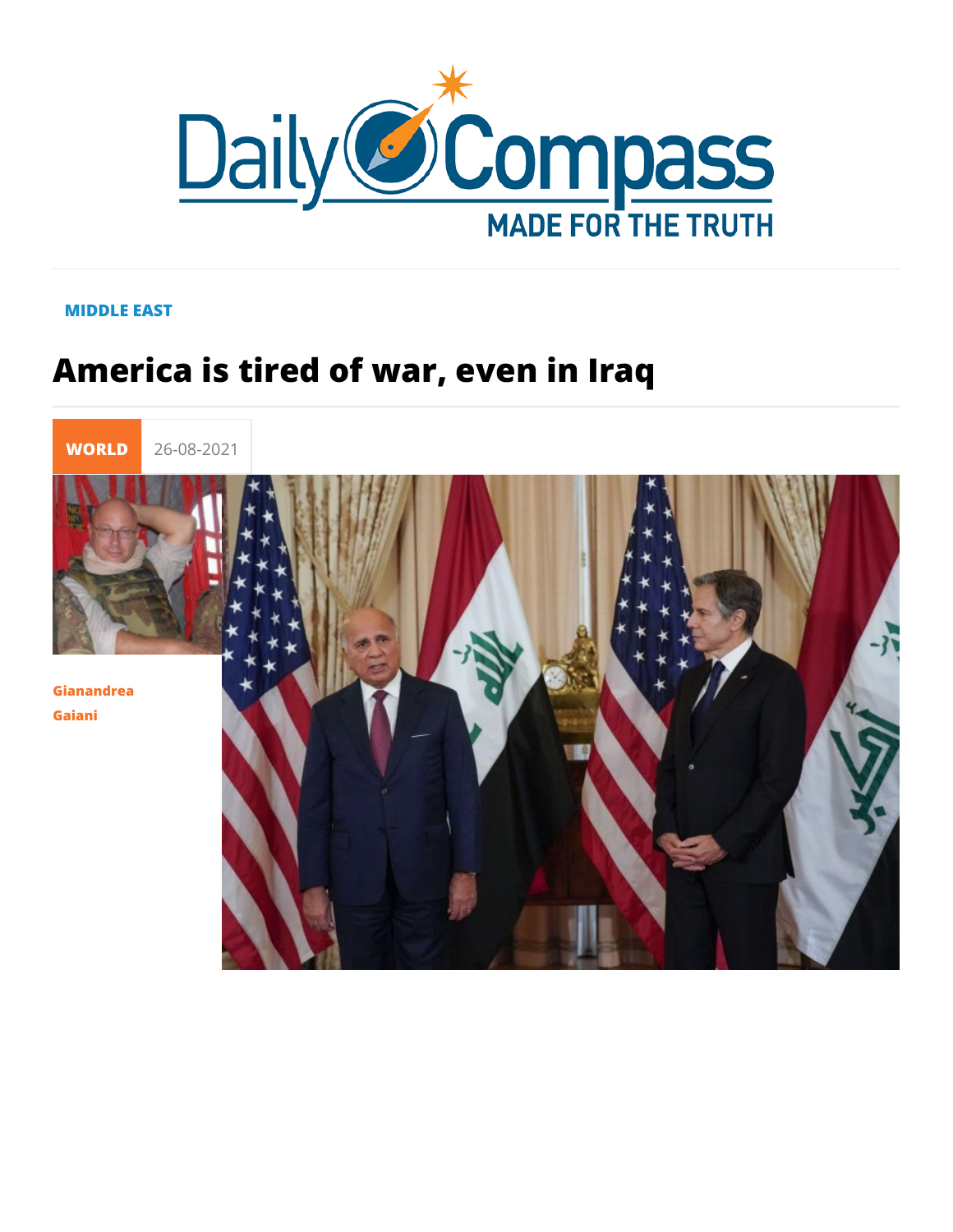Iraq was invaded in 2003 with 140,000 American troops and over 30,000 British forces. Later in 2008, military strength was increased to 159,000 American soldiers in additionto another 25,000 allied troops. Now Washington is pulling out virtually its entire military presence. We are not talking about Afghanistan, but about Iraq, as American combat units are now withdrawing their troops from the country.

## **The Iraq news is certainly "smothered" by the tragic outcome of the Afghan**

**crisis**, but it is nevertheless of great geopolitical consequence. This is so even if it is developing slowly and in a country where U.S. troops have been present since 2003 (the year of the invasion that led to the fall of Saddam Hussein's regime) up until 2011 when Barack Obama ordered a withdrawal to give a sign of discontinuity with his predecessor George W. Bush despite Iraqi government and military pleas for Washington to maintain its military presence. And just as Obama stuck to his guns, so his former Vice President Joe Biden has stated he has no remorse about his decision to pull out of Afghanistan and with the same results.

**In Afghanistan, the Taliban captured the heart of the nation**, its capital and main cities. They did this in a week and without any resistance. Meanwhile in Iraq, less than three years after the US withdrawal, the Iraqi army (comparable in training and capability to the Afghan military) was overwhelmed by an Islamic State offensive waged between January and August 2014 which resulted in ISIS taking control of almost the entire northern part of the Arab nation. This invasion was interrupted at the gates of Baghdad by the Iranian Pasdaran and later led to the formation of a broad international coalition headed by the United States. Together, in 2014, they returned to Iraq with small combat units, special forces, and a powerful air force. In addition, they provided training and advisory apparatus for Iraqi and Kurdish militias.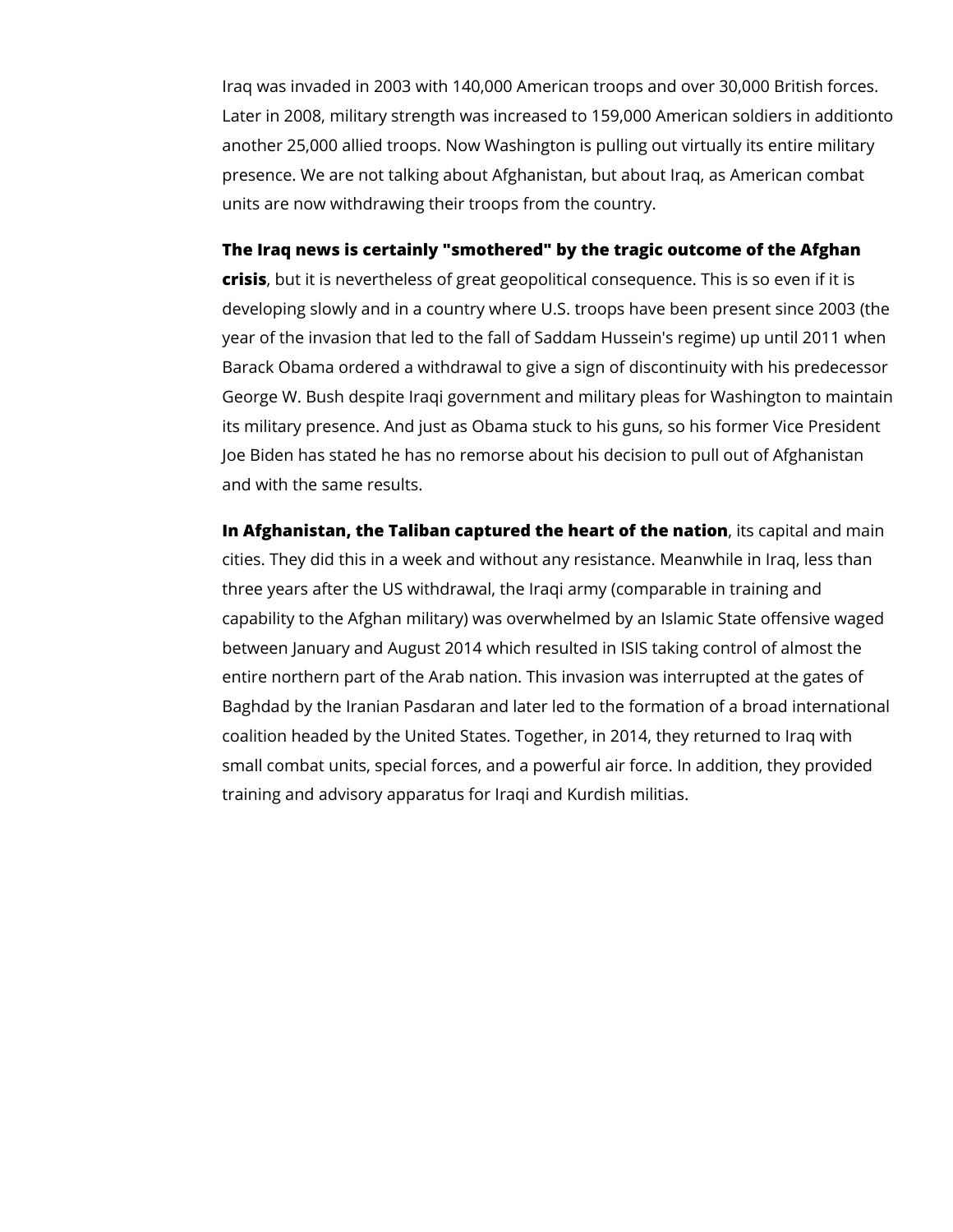**Having defeated the Caliphate, President Joe Biden announced last July** that the combat mission in Iraq would terminate this year. It will not be a complete withdrawal, since a few hundred American instructors and military advisers will remain in Baghdad, but there has been a sharp reduction compared to the maximum number of forces ordered by Donald Trump who had set the number of soldiers deployed in Iraq (as in Afghanistan) at 2,500. This cut was inevitable in view of heightened tensions with the Iraqi government and parliament after the Iranian Revolutionary Guard General Qassem Soleimani was killed by American missiles that hit Baghdad Airport on 3 January 2020. This was a targeted assassination that triggered a war on Iraqi soil between U.S. troops and pro-Iranian Shiite militias. It was war fought with American air raids that were retaliated by militia bombings of allied bases.

**In political terms, the withdrawal of the American combat forces** also eases the awkward position of the Iraqi Prime Minister, Mustafa al-Kadhimi, who is under pressure from opposing interests of the U.S. and Iran who are engaged in an all-out confrontation which has seen Iraq as its main battleground. With the announcement on 26 July, the Iraqi prime minister can now claim the American withdrawal as his success without forcing his weak army to give up U.S. logistical and training support. The withdrawal from Iraq, however, also meets the needs of internal American political consensus after a recent AP-NORC poll found that 63% of respondents were convinced that the Iraq war was not worth fighting compared to 62% who expressed the same opinion for the Afghan conflict.

**Paradoxically, the United States withdrawal is again favouring ISIS jihadist** 

**militias** who are gearing up for attacks and ambushes throughout the Sunni region north and west of Baghdad and especially in the Kirkuk oil region. Unlike Afghanistan, where the withdrawal involves both U.S. and NATO military units, in Iraq the North Atlantic Alliance will remain steadfast in its commitment to the training of Iraqi troops within the NATO Training Mission which, beginning in the spring of 2022, will fall under Italian command. This was stated in a 28 July NATO announcement. Italian Defence Minister Lorenzo Guerini expressed "satisfaction over NATO's official assignment of the command of the Mission in Iraq to Italy" and spoke of "a choice that confirms the value of the Italian Armed Forces in the international arena."

**Rome has maintained excellent political and military relations with Baghdad** 

and now has the opportunity to consolidate its influence in the region by leading a NATO mission. Italy will now lead an Allied coalition which has trained over 250,000 Iraqi and Kurdish soldiers and police units. Italy takes over NATO leadership after having